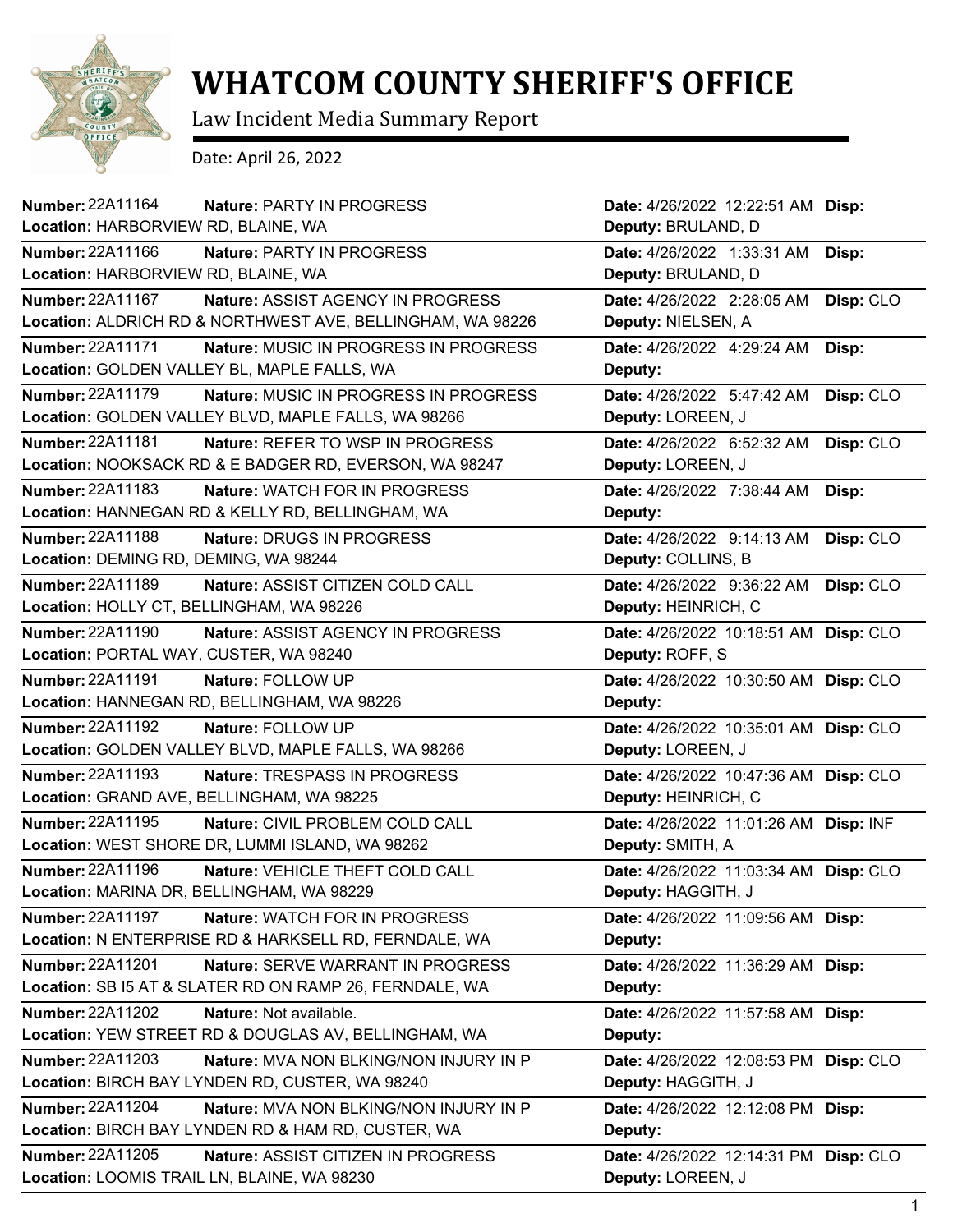| <b>Number: 22A11206</b>                   | <b>Nature: WELFARE CHECK IN PROGRESS</b>              | Date: 4/26/2022 12:25:16 PM Disp: CLO |           |
|-------------------------------------------|-------------------------------------------------------|---------------------------------------|-----------|
| Location: KAAS RD, FERNDALE, WA 98248     |                                                       | Deputy: BAUMAN, L                     |           |
| <b>Number: 22A11208</b>                   | Nature: WELFARE CHECK IN PROGRESS                     | Date: 4/26/2022 1:05:45 PM            | Disp:     |
| Location: ALDERSON RD, BLAINE, WA         |                                                       | Deputy: KLIX, J                       |           |
| <b>Number: 22A11210</b>                   | Nature: ASSIST CITIZEN IN PROGRESS                    | Date: 4/26/2022 1:44:39 PM            | Disp: CLO |
| Location: HARBORVIEW RD, BLAINE, WA 98230 |                                                       | Deputy: BAUMAN, L                     |           |
| <b>Number: 22A11211</b>                   | Nature: LITTERING COLD CALL                           | Date: 4/26/2022 1:45:41 PM            | Disp: CLO |
|                                           | Location: GOLDEN VALLEY DR, MAPLE FALLS, WA 98266     | Deputy: LOREEN, J                     |           |
| Number: 22A11213                          | Nature: FRAUD COLD CALL                               | Date: 4/26/2022 1:56:31 PM            | Disp: CLO |
| Location: HOLLY LN, MAPLE FALLS, WA 98266 |                                                       | Deputy: HAGGITH, J                    |           |
| Number: 22A11215                          | Nature: FOLLOW UP                                     | Date: 4/26/2022 2:02:11 PM            | Disp:     |
| Location: CRABAPPLE LN, BELLINGHAM, WA    |                                                       | Deputy: STAFFORD, M                   |           |
| Number: 22A11216                          | Nature: BURGLARY COLD CALL                            | Date: 4/26/2022 2:04:44 PM            | Disp:     |
| Location: BIRCH BAY DR, BLAINE, WA        |                                                       | Deputy: ROFF, S                       |           |
| Number: 22A11218                          | Nature: FOLLOW UP                                     | Date: 4/26/2022 2:22:29 PM            | Disp:     |
|                                           | Location: YEW STREET RD & DOUGLAS AV, BELLINGHAM, WA  | Deputy:                               |           |
| <b>Number: 22A11220</b>                   | Nature: CIVIL STANDBY COLD CALL                       | Date: 4/26/2022 2:29:53 PM            | Disp: CLO |
| Location: OCEAN MIST DR, BLAINE, WA 98230 |                                                       | Deputy: JONES, D                      |           |
| <b>Number: 22A11222</b>                   | Nature: SUSPICIOUS PERSON IN PROGRESS                 | Date: 4/26/2022 2:28:48 PM            | Disp: CLO |
| Location: HARBORVIEW RD, BLAINE, WA 98230 |                                                       | Deputy: JONES, D                      |           |
| <b>Number: 22A11223</b>                   | <b>Nature: WATCH FOR IN PROGRESS</b>                  | Date: 4/26/2022 2:34:38 PM            | Disp:     |
| Location: BENNETT DR, BELLINGHAM, WA      |                                                       | Deputy:                               |           |
| Number: 22A11226                          | Nature: THREAT COLD CALL                              | Date: 4/26/2022 2:45:18 PM            | Disp: CLO |
| Location: TRAPLINE RD, EVERSON, WA 98247  |                                                       | Deputy: ANDERS, J                     |           |
| <b>Number: 22A11227</b>                   | Nature: VEHICLE THEFT COLD CALL                       | Date: 4/26/2022 3:20:19 PM            | Disp: CLO |
|                                           |                                                       |                                       |           |
| Location: SWEET RD, BLAINE, WA 98230      |                                                       | Deputy: JONES, D                      |           |
| Number: 22A11228                          | Nature: TRESPASS IN PROGRESS                          | Date: 4/26/2022 3:28:00 PM            | Disp: INF |
|                                           | Location: NORTHSHORE RD, BELLINGHAM, WA 98226         | Deputy: WOOD, B                       |           |
| Number: 22A11229                          | Nature: WATCH FOR IN PROGRESS                         | Date: 4/26/2022 3:47:24 PM            | Disp:     |
| Location: KENDALL RD, MAPLE FALLS, WA     |                                                       | <b>Deputy:</b>                        |           |
| <b>Number: 22A11230</b>                   | Nature: THEFT COLD CALL                               | Date: 4/26/2022 3:47:53 PM Disp: CLO  |           |
| Location: BIRCH BAY DR, BLAINE, WA 98230  |                                                       | Deputy: BOYD, M                       |           |
| Number: 22A11231                          | Nature: ASSIST AGENCY IN PROGRESS                     | Date: 4/26/2022 4:30:38 PM            | Disp:     |
| Location: CREASEY RD, CUSTER, WA          |                                                       | Deputy:                               |           |
| <b>Number: 22A11232</b>                   | Nature: SUICIDAL SUBJECT IN PROGRESS                  | Date: 4/26/2022 4:41:02 PM            | Disp:     |
| Location: HALIBUT DR, BLAINE, WA          |                                                       | Deputy: KLIX, J                       |           |
| Number: 22A11233                          | Nature: SERVE WARRANT IN PROGRESS                     | Date: 4/26/2022 4:45:33 PM            | Disp:     |
| Location: GRAND AV, BELLINGHAM, WA        |                                                       | Deputy:                               |           |
| Number: 22A11234                          | Nature: VEHICLE ABANDONED IN PROGRESS                 | Date: 4/26/2022 5:24:48 PM            | Disp: CLO |
| Location: SLATER RD, FERNDALE, WA 98248   |                                                       | Deputy: HEYSTEK, L                    |           |
| Number: 22A11235                          | Nature: REFER TO WSP IN PROGRESS                      | Date: 4/26/2022 5:29:32 PM            | Disp: CLO |
|                                           | Location: GRANDVIEW RD & VISTA DR, FERNDALE, WA 98248 | Deputy: GERVOL, M                     |           |
| Number: 22A11236                          | Nature: BURGLARY COLD CALL                            | Date: 4/26/2022 5:31:50 PM            | Disp:     |
| Location: OLD GUIDE RD, LYNDEN, WA        |                                                       | Deputy: KLUTTS, C                     |           |
| <b>Number: 22A11237</b>                   | <b>Nature: REFER TO OTHER AGENCY IN PROGR</b>         | Date: 4/26/2022 5:32:40 PM            | Disp:     |
| Location: LONGDIN RD, FERNDALE, WA        |                                                       | Deputy:                               |           |
| <b>Number: 22A11240</b>                   | Nature: ALARM AUDIBLE IN PROGRESS                     | Date: 4/26/2022 6:22:59 PM            | Disp: CLO |